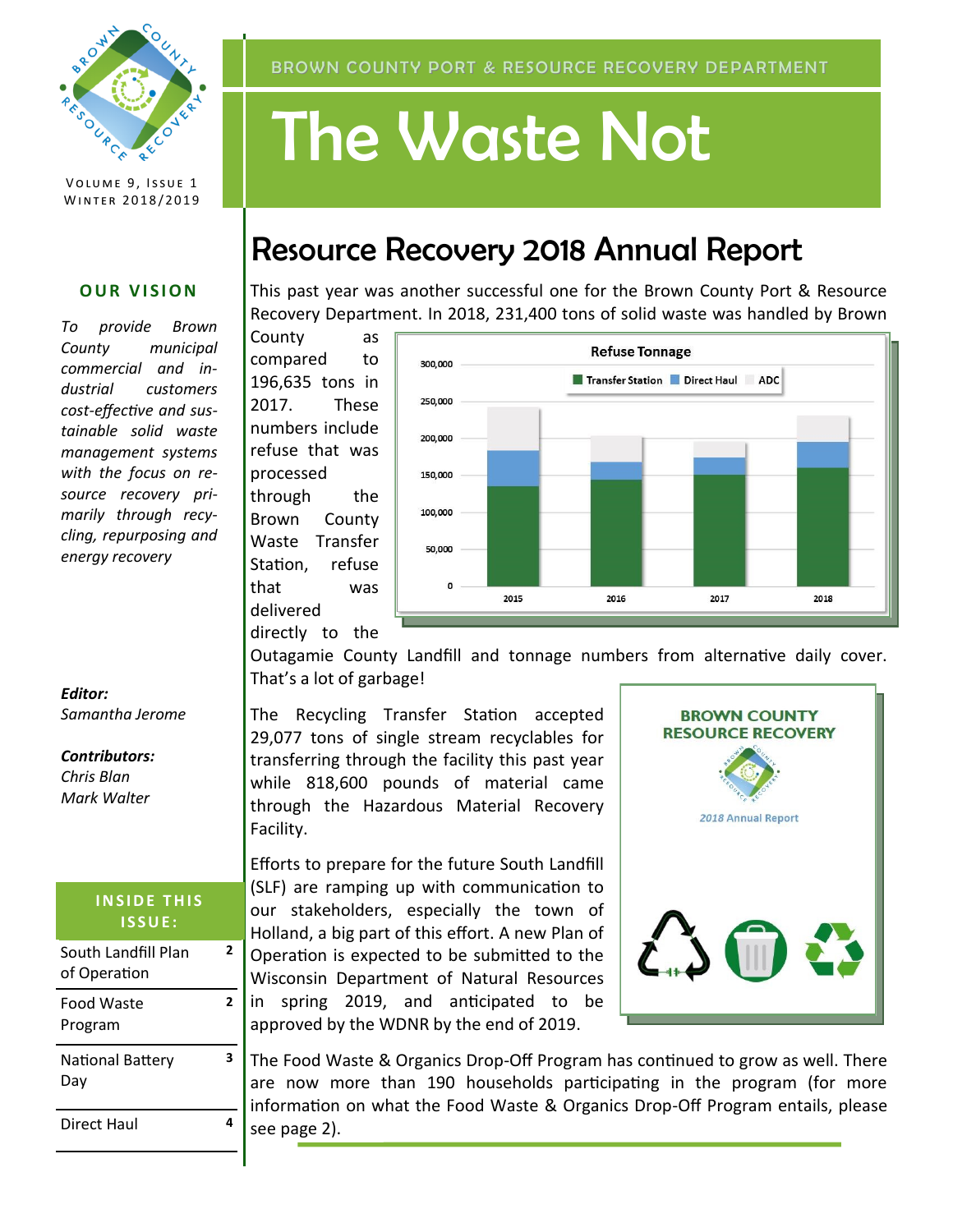## South Landfill Plan of Operation

As noted earlier, preparation efforts for the future Brown County South Landfill (SLF) continued throughout 2018. Significant effort was invested in preparing a new Plan of Operation, which is expected to be submitted to the Wisconsin Department of Natural Resources (WDNR) in spring of 2019 with the WDNR approval by the end of the year. Efforts to prepare for the future South Landfill (SLF) are ramping up with communication to our stakeholders, especially the town of Holland, a big part of this effort. A new Plan of Operation is in spring 2019, and anticipated to be approved by the WDNR by the end of 2019.

The future SLF will cover 312 acres with the proposed limits of waste covering 70 acres of that land. Site preparation will begin in 2020 and will continue until 2022. Construction of a new landfill is only one aspect to consider. Landfill operations will also require scales to be put in, roads to be improved upon, and maintenance buildings and employee amenities to be built. It is a big project, but one that the Brown County Resource Recovery Department is excited for.

If you are curious about how a landfill is built, how it operates, and the way it is maintained please see the *[Into the Outdoors: Becoming Stewards—Uncovering the Solid Waste Story](https://youtu.be/b3_3fpS6EjA)* video on YouTube or visit our website at [www.browncountyrecycling.org/news](https://www.browncountyrecycling.org/news-announcements)-announcements and click on the link to the video.

## Food Waste Program

Food waste makes up about 15% of the total amount of waste produced and 22% of what is landfilled. Currently, only 5.1% of food waste is diverted from the landfill (EPA). You can do your part to help reduce the amount of food going into landfills by volunteering to be part of our Food & Organic Waste Drop-Off Program. Last year, a total of 27,290 pounds of material (nearly 14 tons!) was collected through this program. This is significantly more than in previous years. Brown County residents who are collecting food waste and organics from their home may participate in the free drop-off program. Both current composters and those new to composting may take part in the program.

If you are interested in joining the program or would like more information, please call (920) 492-4950 or visit [www.browncountyrecycling.org/program](https://www.browncountyrecycling.org/program-details)-details.

#### **Material Drop-Off Site:**

**Brown County Recycling Transfer Station** 2561 S. Broadway, Green Bay, WI 54304 Monday—Wednesday, Friday 7:30 am—4:00 pm Thursday 7:30 am—6:00 pm Saturday 8:00 am—2:00 pm

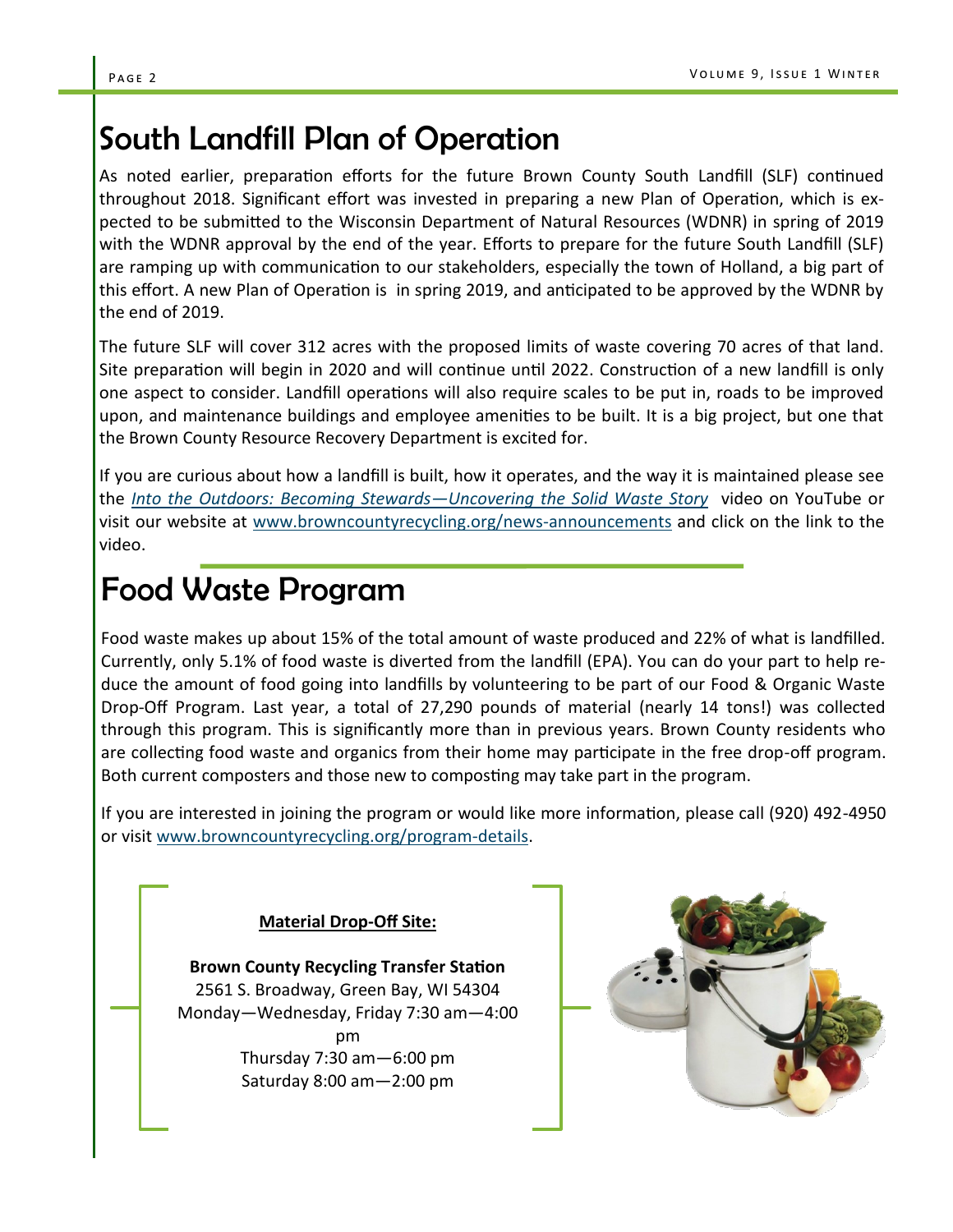## National Battery Day

February 18 was National Battery Day. It's always good to be reminded of the right way to dispose of batteries, and the risks if you don't. Brown County Resource Recovery is reminding residents to prevent battery fires in their homes, as well in recycling and waste facilities, by properly disposing of rechargeable batteries.

"The main reason rechargeable batteries shouldn't be put in the trash is the risk of fire if they are mishandled or damaged," explained Chris Blan, Resource Recovery Technician. "Many devices – laptops, power tools, drones, remote controlled vehicles, tablets, and more – use rechargeable lithium ion batteries and have a high risk for starting fires. Keep in mind that it's also against the law in Wisconsin to put electronics in the trash. So, if your laptop breaks, there's a good chance that the lithium ion battery inside is damaged. It could combust in your garbage can, or the garbage truck or landfill."

Instead of throwing them in the garbage, rechargeable batteries should be brought to the Brown County Hazardous Material Recovery facility.

Not only is there a risk of fire with improper battery disposal, there is also the risk of damage to the environment. The materials – including mercury, lithium, cadmium, lead and acids – in many types of both rechargeable and non-rechargeable batteries have the potential to be hazardous wastes. If batteries are burned or landfilled, the heavy metals in them can be released into the environment.

"We urge residents to think twice about the impacts of improper battery disposal, and instead choose to Recycle Right to keep themselves, waste manage-



*Social Media Announcement for National Battery Day posted Feb 13th*

ment workers and the environment safe," added Mark Walter, Resource Recovery Business Manager. ALL types of batteries can be brought to the Hazardous Material Recovery facility for safe recycling, with a minimal recycling fee. For more information on how to Recycle Right in Brown County, please visit [www.browncountyrecycling.org.](http://www.browncountyrecycling.org/)